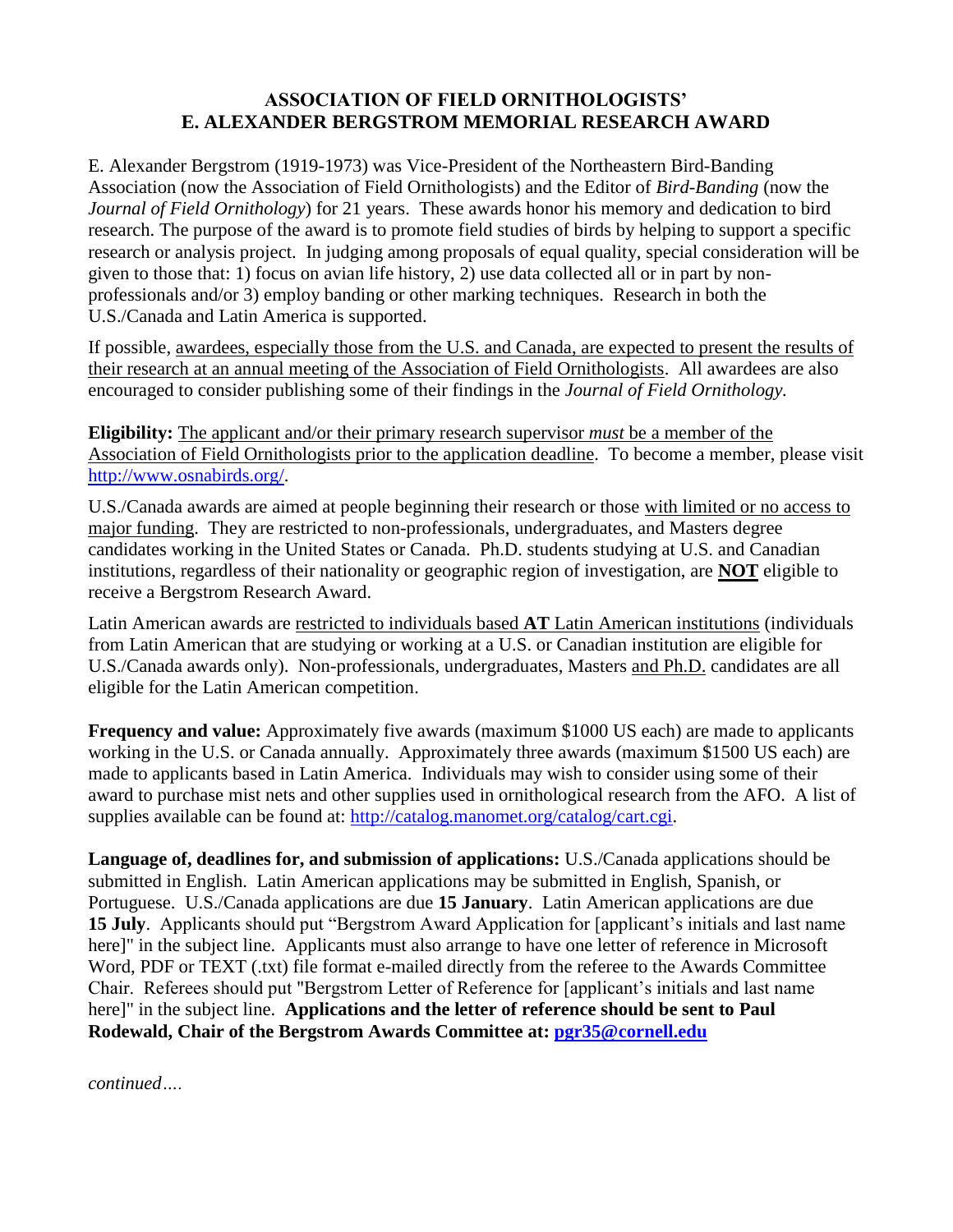**Format and content of applications:** Applications must be submitted as a single, electronic attachment to an e-mail in Microsoft Word, Adobe PDF, or TEXT (.txt) file format. Applications can be submitted in English, Spanish, or Portuguese. All margins must be  $\geq 2$  cm wide, and the font size must be  $\geq$  11 pt). The application must contain the following in the order specified, each starting on a separate page:

1) a cover sheet, the template for which appears in the box below (please replicate the contents of this box in the first page of your application and provide the requested information);

### **Template for Application Page 1**

# **APPLICATION FOR BERGSTROM MEMORIAL RESEARCH AWARD Name: Member of the Association of Field Ornithologists?** (write "yes" or "no") **Mailing address: Telephone: E-mail address: Title of study: Amount of funding requested from the Association of Field Ornithologists: Starting date and anticipated duration of study: Name of primary research supervisor (if any): Is supervisor a member of the Association of Field Ornithologists?** (write "yes" or "no") **Name of person supplying reference letter: Their telephone: Their E-mail address:**

- 2) a curriculum vita *no longer than two pages in length* summarizing academic degrees, relevant employment history, current position, and any publications;
- 3) a research proposal, not exceeding three single-spaced pages, which describes the purpose of the study and its significance, contains a brief description of the methods to be used, and includes any critical, supporting citations;
- 4) a budget itemizing total costs for the proposed project and indicating the amount you are requesting in the form of a Bergstrom award (not to exceed \$1000 for Domestic applicants or \$1,500 for Latin American applicants).

**Review of applications:** Applications are reviewed and scored by professional ornithologists from throughout North, Central and South America. Reviewers are instructed to consider the following in scoring proposals:

1) Degree to which proposed research meets the criteria for a Bergstrom Award

Bergstrom Awards are intended to support *field* research on birds. As such, all else being equal, studies that involve extensive field work to increase knowledge and understanding of avian life